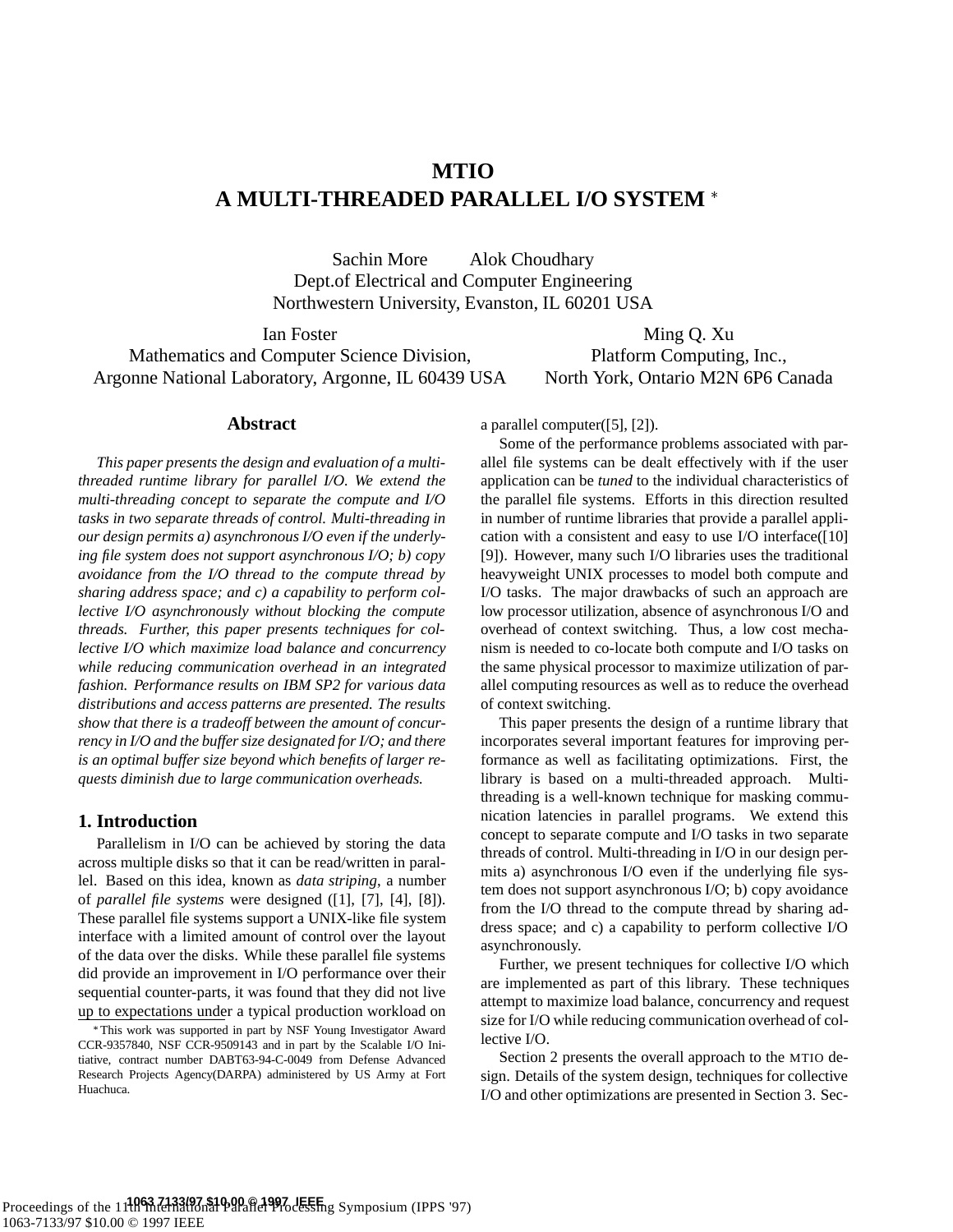tion 4 presents performance results on IBM SP2. Conclusions are presented in Section 5.

## **2. Our Approach**

In our programming model, we assume a set of compute nodes and and an I/O subsystem. The I/O subsystem is managed by file system software (external to MTIO ) which is responsible for data management. The user application runs on multiple nodes. Although the collective model proposed below tends to encourage a loosely synchronous SPMD style programming, MTIO does *not* stipulate it. A program consists of two components, compute blocks and I/O blocks. Compute and I/O blocks occur alternately in the program. MTIO uses two threads of control to manage these two components. A *compute thread (CT)* is used to carry out the compute blocks. An I/O thread (IOT) is used to service the I/O blocks. In this paper, we describe two I/O models under this framework :

**Individual Model** The compute thread issues an I/O request to the co-located I/O thread. This model essentially permits the overlapping of I/O and computation. However, I/O is performed independently of other compute threads' I/O requests.

**Collective Model** This model assumes that *all* the compute threads issue I/O request(s) at the same logical step in the program. The I/O threads then consult each other to arrive at a common I/O strategy. The Collective model is useful when a file is shared by all the nodes in the program and each node reads (possibly overlapping) parts of the file. Note that I/O under collective model implies an implicit global synchronization point in the program. Though a powerful (and yet simple) technique by itself, collective I/O cannot provide the expected level of performance when used with the standard UNIX file system interface. A multiple request interface coupled with collective I/O can provide consistent performance improvements.

# **3. Algorithms**

This section provides an overview of the system design and some of the algorithms used in MTIO . For a detailed description please refer to [6].

## 3.1. Threads Management and I/O Request Communication

The functions mtio\_init and mtio\_shutdown are used to initialize and shutdown MTIO . Among other things, they initialize internal data structures like MTIO *file table* and manage MPI (which is the message passing library used by MTIO for inter-processor communication). The program starts as a compute thread on each node. The MTIO initialization function creates the I/O thread on the same processor. This I/O thread acts as the *I/O server* and serves requests from the compute thread. Since compute thread and the I/O thread share the same address space, the communication between the two is performed using shared memory.

When a compute thread invokes an I/O operation, its I/O request is sent to the I/O thread. Compute thread then gives up control of the processor (yields) explicitly so that the I/O thread can get scheduled. After the I/O thread gets scheduled, it starts processing the I/O request. This processing may or may not involve I/O threads running on other processors depending on the type of I/O model. I/O thread then prepares a response which is subsequently communicated back to the compute thread. I/O thread then yields the processor to the compute thread, which examines the response and carries on with the computation. The exact sequence of I/O processing depends on the type of the I/O request and is explained in the following sections.

## 3.2. File Operations

Two functions, mtio open and mtio close are provided to open and close a file respectively. Note that a file should be opened by *all* processors irrespective of whether that processor uses the file or not. This restriction is placed in order to ensure correct operation of collective model functions. Additionally, the operation of opening a file implies a global synchronization point in the program. However closing a file does *not* imply a synchronization point. mtio read and mtio write are the generic functions used to read from and write to a file.

## 3.3. Asynchronous I/O

Asynchronous operations are implemented on top of their synchronous counterparts. This allows the asynchronous capability to be orthogonal to other I/O optimizations done by MTIO . The key idea is to choreograph the scheduling of compute and I/O threads to allow maximum overlap between I/O and computation. Upon receiving an asynchronous I/O request, the I/O thread prepares and sends a *wait handle* to the compute thread. Note that the wait handle merely sits in the shared memory and is not received by the compute thread till the compute thread gets scheduled. Now the I/O thread can either 1) yield the processor to the compute thread explicitly or 2) it can start the I/O operation which will eventually block the I/O thread, enabling the compute thread to proceed. In either case, the compute thread will receive the wait handle and start computation. The I/O operation is being carried out by the file system in the background while the compute thread is doing computation. When the I/O operation is over, the I/O thread gets unblocked. It starts executing when it is scheduled by the threads scheduler. The compute thread executes *mtio wait* call when it needs the data from the I/O operation. This results in the compute thread being blocked. The blocking of the compute thread allows the I/O thread to be scheduled as soon as the I/O operation is over. It is important to note that MTIO provides asynchronous I/O capabilities even if the underlying file system only supports synchronous I/O.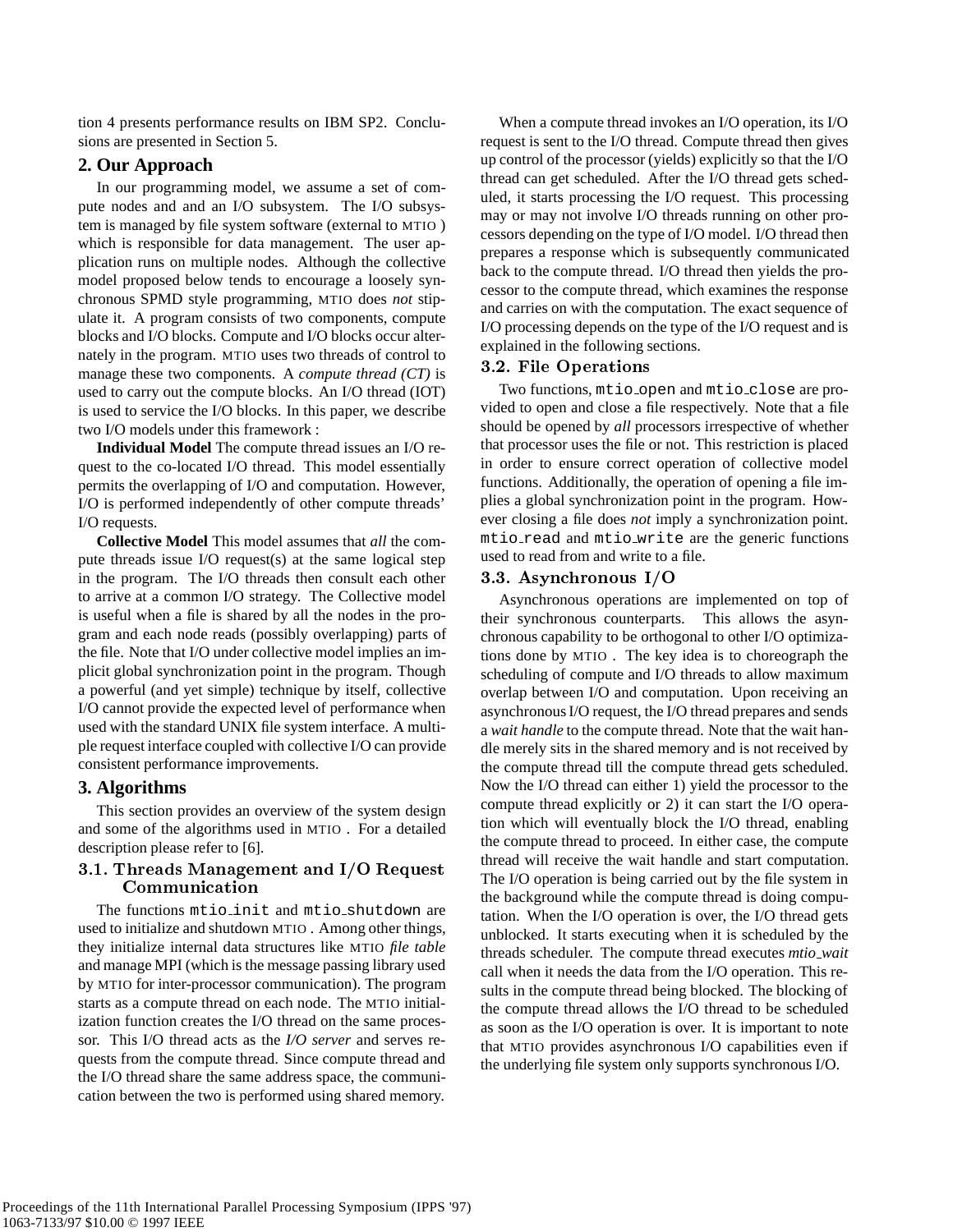## 3.4. Collective I/O with Multiple Request **Specification**

The multiple I/O request specification interface (see [6] for details) allows an application program to specify multiple I/O requests in one call. This permits optimizations by MTIO which otherwise will not be possible if the requests are generated in different calls. The interface puts some constraints on the collective I/O requests. All I/O requests should belong to the same file descriptor. Also, all requests should be of same type, that is they belong to the same model and are either synchronous or asynchronous. Major decisions/steps involved in collective I/O are *I/O request communication*,*I/O request reconfiguration*,*I/O scheduling* and *I/O execution and data redistribution*. The collective I/O algorithm is executed by all processors. The other alternative is to ask a distinguished processor to execute the algorithm which then sends to other processors their respective I/O schedules. The first strategy was chosen because it 1) entails no communication and 2) processors other than the distinguished processor sit idle while the distinguished processor computes the I/O schedule.

In the first step all I/O requests are exchanged resulting in a list containing I/O requests of all processors. Each item in the list contains processor that issued this request, processor that will serve this request (This is assigned at a later stage), buffer space for the data, offset in file and length of the request. Thus at the end of this step every processor knows every other processor's requests.

The next step is to combine the I/O requests so that there are fewer and larger resultant I/O requests. An important question here is : how much *extra* memory does a processor have which can be used for the operation. The user has to specify how much extra memory is available at runtime. Also the size of this extra memory available should be greater than or equal to the biggest I/O request issued by any processor. Note that this is justifiable because in a traditional model, an I/O request requires the memory be available to store the data to be read/written.

The algorithm first tries to combine I/O requests that are overlapping or consecutive. It then tries to combine I/O requests that result from the previous step. The reason to carry out the combine operation in two phases is : Combining overlapping/consecutive requests is more profitable than combining requests that have a *gap* between them because the latter ends up reading/writing more data than the combined size of the requests. Note that the algorithm never breaks any I/O request across two resultant I/O requests.

One of the most important decision in collective I/O is to decide which processor processes which I/O requests. The following points need to be considered while assigning the I/O requests to the processors.

**Load Balancing Considerations** Each processor should process approximately the same number of I/O requests.

**Minimization of Inter-Processor Communication (MIPC)** Since inter-processor communication is an overhead in collective I/O, the algorithm attempts to assign I/O request in such a way that there is minimum amount of inter-processor communication involved.

The above goals are sometimes conflicting. The load balancing consideration calls for spreading the I/O requests among all processors. While the MIPC criteria tries to lump together I/O requests belonging to the same processor and tries to assign them to that processor.

Another consideration here is : what happens to the requests that are overlapping but that cannot be combined due to memory constraints? Obviously *data reuse* technique can be used here to optimize the cost of I/O. To overcome this problem we mark a request as *to be served by the same processor* if it overlaps with the previous request but can not be combined with it due to memory constraint.

It is obvious that it is not possible to fully satisfy both load balancing criteria and MIPC criteria all the time. Hence the algorithm uses a heuristic where it first tries to optimize on the MIPC criteria by assigning a request whose data belongs to a single processor to the same processor. These are the requests that will definitely benefit from the MIPC optimization. It then uses the load balancing criteria for I/O assignment for the rest of the requests. It first checks if the request is marked *to be served by the same processor*. If so, it assigns it the same processor that the previous request in the list has. If not, it chooses a processor that has minimum number of I/O requests assigned to it.

The algorithm then determines the processor that carries out maximum number of requests. Let this number be  $n_{max}$ . The I/O execution and data communication phase is carried out in  $n_{max}$  iterations. In each iteration the processor does I/O (if any). It is followed by a *partial complete exchange* where each processor sends any data that belongs to some other processor(s) fetched by it to its recipient(s) and receives any data that belongs its own I/O request(s) fetched by some other processor(s).<sup>1</sup> Additionally, it copies any data that belongs to its own I/O request(s) that it fetched, in appropriate buffers.

### **4. Performance Results**

The development and performance evaluation of MTIO was carried out on a IBM Scalable POWERparallel System (SP) located at Argonne National Laboratory. The MTIO library is built on top of several layers of software and hardware. The MPI layer provides inter-process communication which is used by the compute threads to perform application specific message passing. The Nexus [3] layer provides the low level support for lightweight threads. The

<sup>&</sup>lt;sup>1</sup>This is what happens in a read operation. Write operation is exactly symmetric. First the data exchange takes place followed by I/O execution. Note that in write operation the processor may have to read some data in cases where combined requests have a *gap* between them.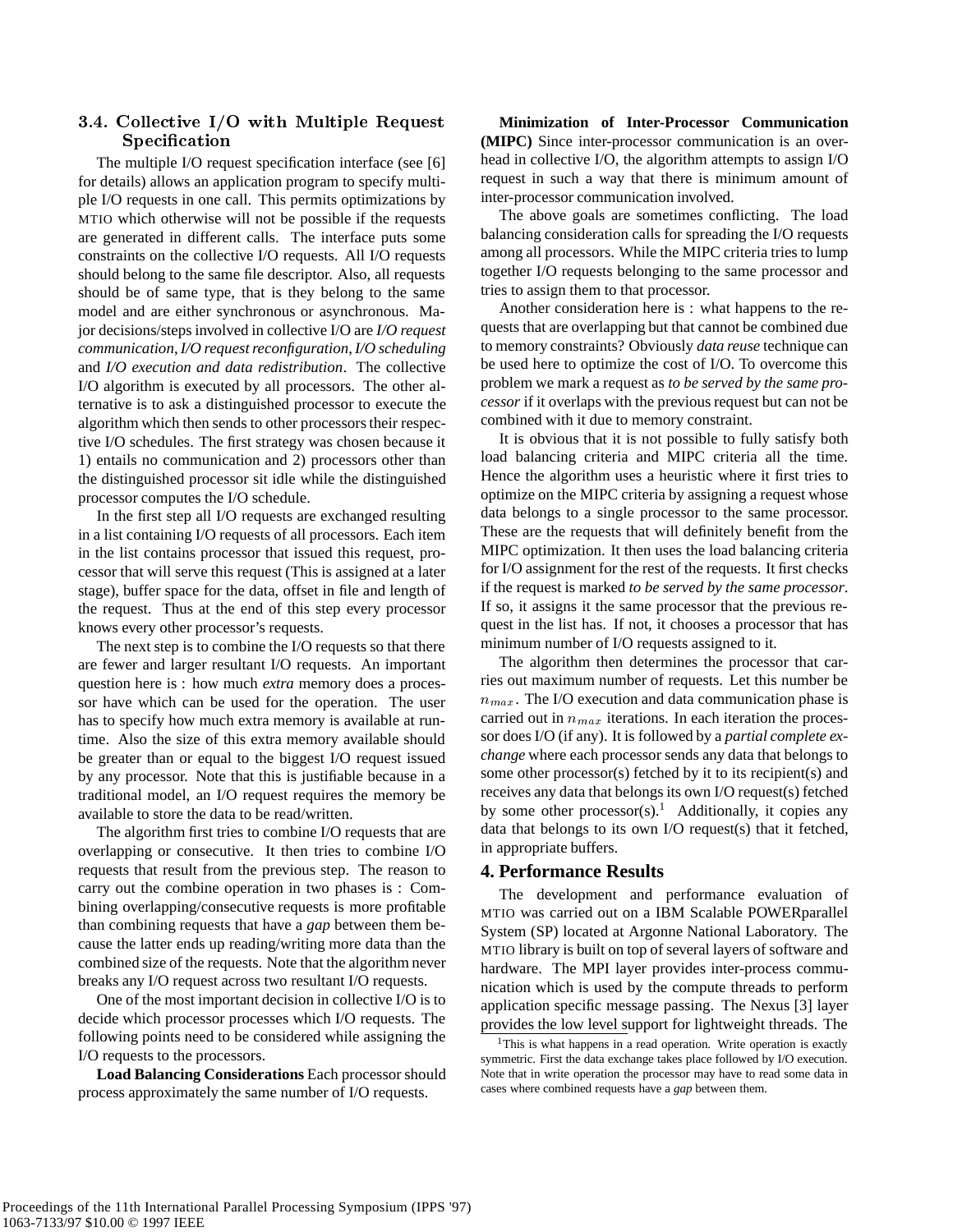| <b>Buffer</b>  | <b>Processors</b> |            |        |                |                |        |        |        |  |  |
|----------------|-------------------|------------|--------|----------------|----------------|--------|--------|--------|--|--|
| <b>Size</b>    |                   |            | 1      |                | $\overline{2}$ |        |        |        |  |  |
| (MB)           | svnc.             |            | async. |                |                | sync.  | async. |        |  |  |
|                | Time              | <b>B/W</b> | Time   | B/W            | Time           | B/W    | Time   | B/W    |  |  |
|                | (sec)             | (MB/s)     | (sec)  | $(MB/s)$ (sec) |                | (MB/s) | (sec)  | (MB/s) |  |  |
| 1              | 304               | 0.84       | 347    | 0.73           | 304            | 0.84   | 337    | 0.75   |  |  |
| $\overline{c}$ | 311               | 0.82       | 258    | 0.99           | 285            | 0.89   | 253    | 1.01   |  |  |
| 4              | 278               | 0.92       | 231    | 1.10           | 286            | 0.89   | 228    | 1.12   |  |  |
| 8              | 272               | 0.94       | 207    | 1.23           | 278            | 0.92   | 216    | 1.18   |  |  |
| 16             | 275               | 0.93       | 209    | 1.22           | 278            | 0.92   | 214    | 1.19   |  |  |
|                | <b>Processors</b> |            |        |                |                |        |        |        |  |  |
|                |                   |            | 4      |                | 8              |        |        |        |  |  |
| 1              | 306               | 0.83       | 345    | 0.74           | 334            | 0.76   | 368    | 0.69   |  |  |
| $\overline{c}$ | 298               | 0.85       | 258    | 0.99           | 321            | 0.79   | 297    | 0.86   |  |  |
| 4              | 286               | 0.89       | 237    | 1.08           | 308            | 0.83   | 259    | 0.98   |  |  |
| 8              | 285               | 0.89       | 220    | 1.16           | 298            | 0.85   | 240    | 1.06   |  |  |
| 16             | 283               | 0.90       | 216    | 1.18           | 327            | 0.78   | 260    | 0.98   |  |  |

## **Table 1. Asynchronous I/O Results : The total size of the file is 256MB. The bandwidth shown here is per node and each node reads the entire file. For example, for the eight processor combination the bandwidth for the 8MB buffer case would be 8.48 MB/s.**

file system layer provides support for I/O operations. UNI-TREE and IBM Parallel File System (PIOFS) were used as secondary storage for the experiments. UNITREE is a Hierarchical Storage Manager (HSM). The hierarchy consists of two levels. At the higher level RAID disks are used and at the lower level a tape robot system is used. The UNI-TREE software takes care of migration and staging of the files between the two levels. PIOFS [1] installed on Argonne National Laboratory's IBM SP uses eight nodes of the machine as server nodes.

#### 4.1. Asynchronous I/O

The experiments presented here (using UNITREE HSM as secondary storage) involved reading a 256MB file by each node. Each node reads the whole file one block at a time. It processes the data before reading the next block. The results of the experiment are shown in Table 1. Except for a few exceptions (discussed below) the asynchronous algorithm outperforms the synchronous algorithm.

For smaller buffer sizes the performance of the asynchronous algorithm is worse than the synchronous counterpart. The reason is that the amount of I/O and computation overlap achieved in that case is not sufficient to offset the extra overhead associated with asynchronous I/O.

The success of asynchronous I/O depends on how much overlap can be achieved between I/O and computation keeping the overheads low. Since I/O is more expensive than computation, the maximum amount of overlap that can be achieved depends on computation time as well as the overhead associated with asynchronous I/O. Figure 1 compares



#### **Figure 1.**

the maximum theoretically possible overlap with the one actually achieved.

As can be seen from the figure, except for a few cases (very small buffer size) MTIO can successfully provide up to 80 percent overlap between I/O and computation. We performed experiments with various configurations and obtained similar results. Furthermore, we experimented with various scheduling policies for performing asynchronous I/O (e.g. FIFO vs. time-shared). Due to lack of space these results are not presented here.

#### 4.2. Collective I/O

In a distributed memory machine, data structures such as arrays are distributed across processors. Different distributions of data presents different access patterns to the file system. Based on the distribution, each processor may require several I/O calls to fetch (or write) non-contiguous data from a file. In the next set of experiments we present the performance results for collective I/O using different data distributions. The experiments (using IBM PIOFS as the secondary storage) use a  $1024X1024$  array whose each element is a double precision floating point number (total file size = 8MB). Similar results were obtained for other data sizes.

I/O under collective model involves three major components; namely, communication overhead, computation overhead and the time to carry out the rescheduled I/O (will be called I/O time henceforth). Table 2 shows the time taken by direct I/O and I/O under collective model for different buffer sizes for 32 processors when the array is distributed in *column-block* fashion and is stored in a row-major order. Each processor makes 1024 noncontiguous read requests of size 256 bytes for a total of 256KB.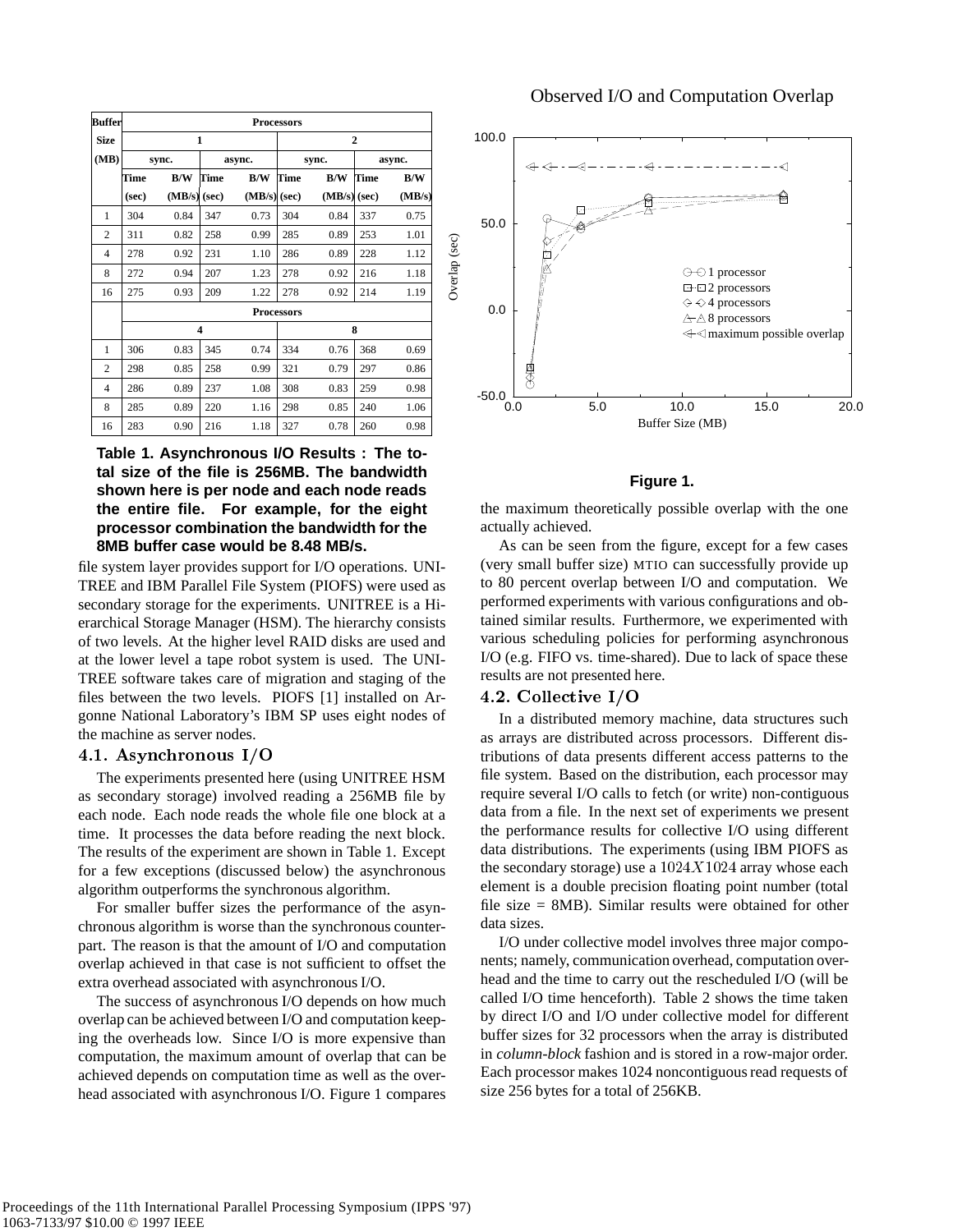| Direct I/O              | Total Time 19.56 |      |       |             |  |  |  |  |  |
|-------------------------|------------------|------|-------|-------------|--|--|--|--|--|
| <b>Collective Model</b> |                  |      |       |             |  |  |  |  |  |
| <b>Buffer</b>           | Total            | I/O  | Comm. | Processor   |  |  |  |  |  |
| Size                    | Time             | Time | Time  | Concurrency |  |  |  |  |  |
| 8MB                     | 4.57             | 0.85 | 2.42  | 1           |  |  |  |  |  |
| 4MB                     | 3.51             | 0.45 | 1.76  | 2           |  |  |  |  |  |
| 2MB                     | 3.25             | 0.25 | 1.66  | 4           |  |  |  |  |  |
| 1MB                     | 3.07             | 0.15 | 1.53  | 8           |  |  |  |  |  |
| 512KB                   | 3.14             | 0.14 | 1.63  | 16          |  |  |  |  |  |
| 256KB                   | 3.31             | 0.12 | 1.74  | 32          |  |  |  |  |  |
| 128KB                   | 4.20             | 0.09 | 2.49  | 32          |  |  |  |  |  |
| 64KB                    | 4.30             | 0.12 | 2.24  | 32          |  |  |  |  |  |
| 32KB                    | 6.96             | 0.13 | 3.89  | 32          |  |  |  |  |  |
| 16KB                    | 7.51             | 0.37 | 3.37  | 32          |  |  |  |  |  |
| 8KB                     | 12.43            | 0.80 | 5.03  | 32          |  |  |  |  |  |

**Table 2. Total time (and its components) taken by collective read operation (array size=1024 X 1024, column-block distribution, 32 processors). Processor concurrency refers to the number of processors involved in the I/O operation.**

At one extreme we have 8MB of extra buffer on each node. In this case only one processor reads the data in a *single* read operation and distributes it among the rest of the processors. As the buffer size decreases more processors are involved in the I/O so that processor concurrency for I/O increases. In other words, the product of the number of processors involved in I/O and buffer size per processor remains constant. In this particular case, the maximum processor concurrency for I/O is 32, which is reached when the buffer size per processor is 256KB. Note that we get more and more I/O parallelism as the number of processors doing I/O increases resulting in smaller and more I/O requests (from a single 8MB request to thirty two 256KB requests). At 256KB buffer size *all* the processors participate in the I/O operation. Each node executes exactly one read request of size 256KB and then exchanges data with its peers. As the buffer size dips below 256KB threshold, each processor still reads 256KB of data but the I/O is carried out in *multiple phases*. From buffer sizes 256KB to 1KB the I/O parallelism does not increase but the number of requests increases and size of each request decreases (from thirty two 256KB requests to 8192 1KB requests). This results in poorer I/O performance.

When the buffer size is maximum (8MB), all the data is read by one processor and then distributed among the rest. This results in high communication overhead (one processor sends 31K messages of size 256 bytes). As the number of processors doing I/O increases the communication overhead decreases due to better distribution of communication responsibility among the processors. This trend continues until we reach buffer size of 256KB. At this point



## **Figure 2. I/O time taken by collective read operation (Array size=1024 X 1024, Distribution=column-block,Processors=32)**

the communication is still carried out in a single phase (that is all the data exchanged by processor *x* and processor *y* is sent/received in a single step, as a results each node sends 992 messages of size 256 bytes). As the buffer size reduces further, communication has to be carried out in a *multiple* phases which incur extra overhead.

Hence at very small buffer sizes both the I/O and communication performance is not good. As the buffer size increases the performance also improves. This trend continues until we approach an optimal buffer size. Beyond this point the performance starts degrading again. The size of the optimal buffer size was found to be dependent on the I/O access pattern. Performance of direct I/O was found to depend heavily on the access patterns. In contrast the performance of collective I/O was found to be stable against changes in the access patterns. Table 3 summarizes results for different number of processors and three different data distributions. The table demonstrates that collective I/O design presented in this paper provides consistent and much better performance than direct (traditional) I/O.

Due to lack of space, other experiments and features of MTIO are omitted from this paper. In summary, those features include : 1) Independent model of I/O in which an I/O thread seeks services of other I/O threads to perform I/O on its behalf (note that other compute threads are not involved in this request); 2) Experiments with different thread scheduling techniques (e.g. FIFO, time-slicing); and 3) Thread yielding strategies employed by the I/O thread in asynchronous I/O.